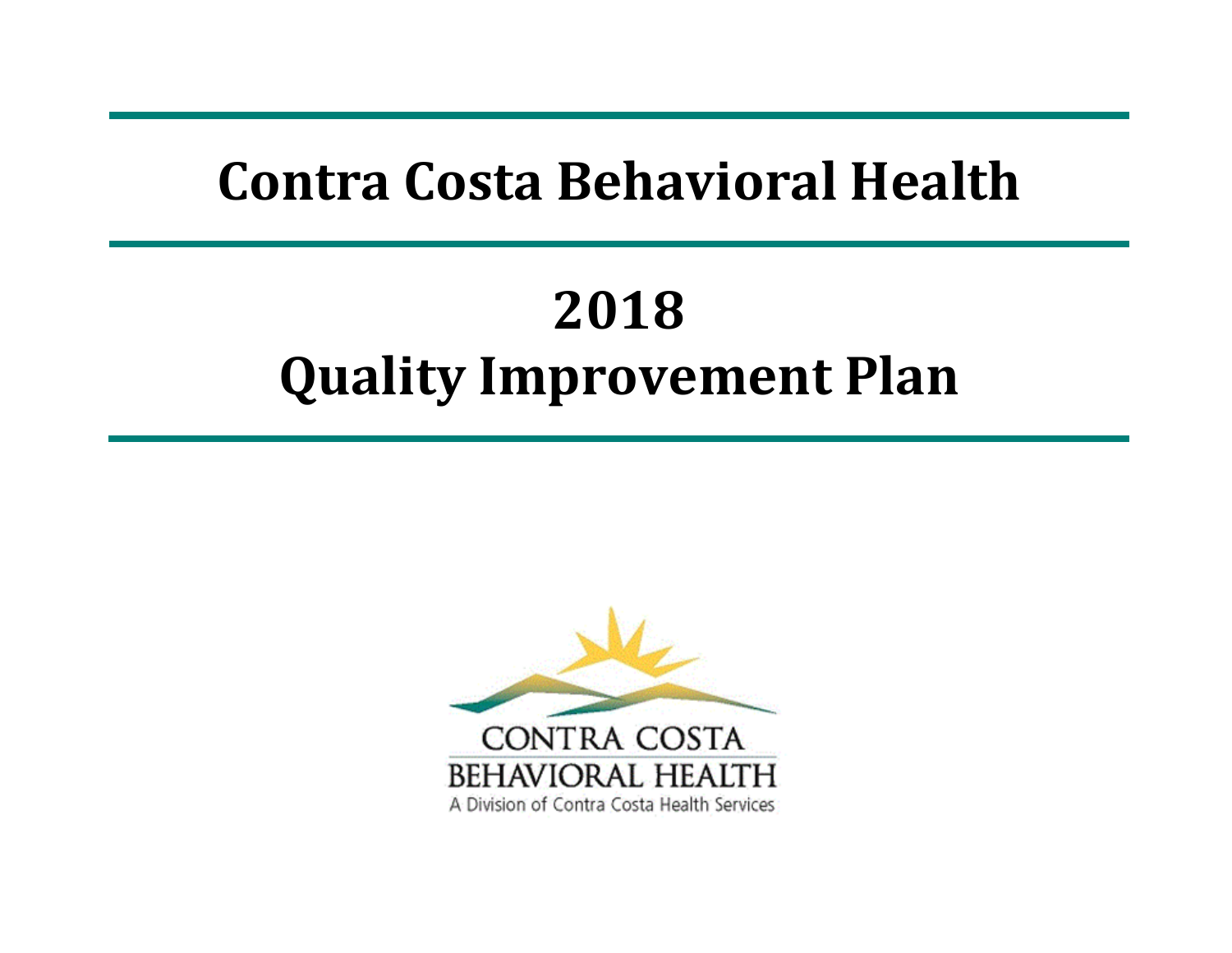<span id="page-1-0"></span>Contra Costa Behavioral Health Services' Quality Improvement and Quality Assurance (QI/QA) Unit monitors service delivery with the aim of improving the processes of providing care and better meeting the needs of beneficiaries. The Quality Management Coordinator oversees the Unit and chairs the Quality Improvement Committee (QIC). The Quality Improvement Committee comprised of Behavioral Health Management, QIQA staff, providers and beneficiaries, meets on a monthly basis and is informed by the Quality Improvement Plan. QIC activities include collecting and analyzing data to measure against the goals or prioritized areas of improvement that have been identified; identifying opportunities for improvement and deciding which opportunities to pursue; identifying relevant committees to ensure appropriate exchange of information with the QIC; obtaining input from providers, beneficiaries, and family members in identifying barriers to delivery of clinical care and administrative services; designing and implementing interventions for improving performance; measuring effectiveness of the interventions; incorporating successful interventions into the operations of behavioral health services; and reviewing beneficiary grievances, appeals, expedited appeals, fair hearings, expedited fair hearings, provider appeals, and clinical records review. The QIC also reviews timeliness of services, client satisfaction, penetration and retention rates, service accessibility, and other service trends. In addition, the QIC works in collaboration with the Ethnic Services and Behavioral Health Training manager to monitor and improve the quality of offered trainings and education for its workforce, inclusive of promoting greater cultural diversity, humility, and competency. As a result of the monitoring activities described above, the QIC recommends policy decisions, reviews and evaluates the results of quality improvement activities including performance improvement projects, institutes needed quality improvement actions, ensures follow-up of QI processes, and documents QIC meeting minutes regarding decisions and actions taken.

Guided by the above, the BHSD developed its 2018 Quality Improvement Plan. The contents of the Quality Improvement Plan were also informed by County efforts to better meet client needs and incorporate BHSD's Strategic Plan and annual feedback from our External Quality review team. This Quality Improvement - Plan provides a vehicle for BHSD management to: 1) meet quality improvement requirements specified in the Mental Health Plan contract with the State Department of Health Care Services (DHCS) for the expenditure of Medi-Cal (Medicaid) dollars; 2) meet quality improvement requirements specified under the Drug Medi-Cal Organized Delivery System (DMC-ODS) waiver; and 3) address and resolve quality issues raised in the monitoring of the CCMH and DMC-ODS Plans.[1](#page-1-0) The QI Plan is evaluated annually to assess progress towards identified goals and actions. Activities are marked in brackets as being new, ongoing (continuing from the previous year), and/or completed in comparison to previous year's. The frequency which activities are conducted (e.g., annually, quarterly, etc.)is also included in brackets. The quality improvement activities are divided into the following sections:

- Service Capacity [page 2]
- Access to Care [pages 3-5]
- Beneficiary Satisfaction [page 6]
- Cultural and Linguistic Competence [page 7]
- Medication Practices [page 8-9]
- Service Delivery and Clinical Issues [pages 10-15]
- Continuity and Coordination of Care [pages 16-17]

 <sup>1</sup> Activities related to both Mental Health and Substance Use Disorder services are shaded gray.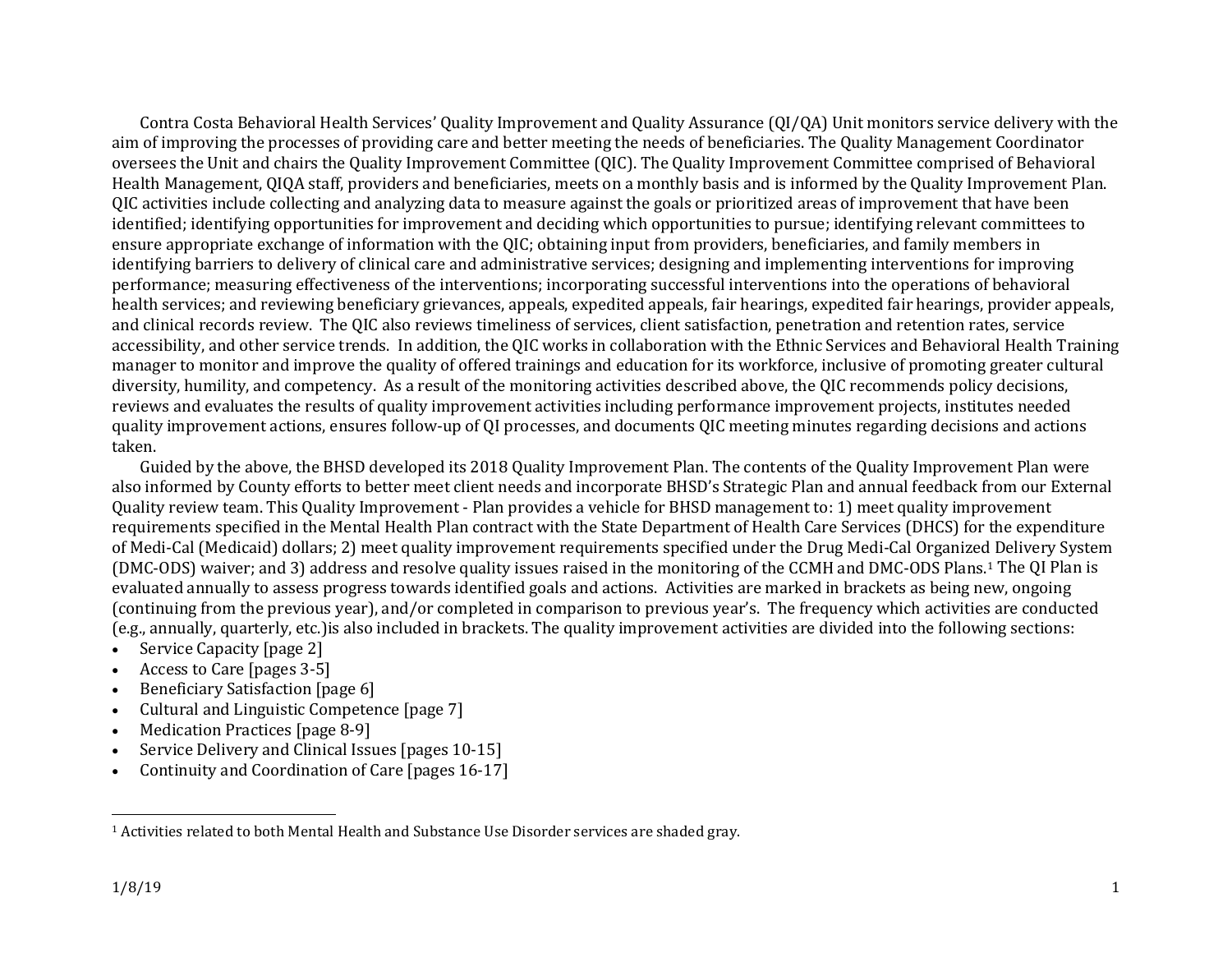# **Service Capacity**

*Behavioral Health DHCS Contractual Element: Assess the capacity of service delivery for beneficiaries, including monitoring the number, type, and geographic distribution of services within the delivery system.*

| Goal 1: Monitor service delivery capacity |                                                                                |  |  |
|-------------------------------------------|--------------------------------------------------------------------------------|--|--|
| <b>Objectives</b>                         | <b>Actions/Frequency</b>                                                       |  |  |
| 100% of enrollees determined to have      | Use geo-mapping software to plot client and service locations. [ongoing] [MHP- |  |  |
| access to Behavioral Health services      | <b>Quarterly; SUD-Annually]</b>                                                |  |  |
| based on time and distance standards.     |                                                                                |  |  |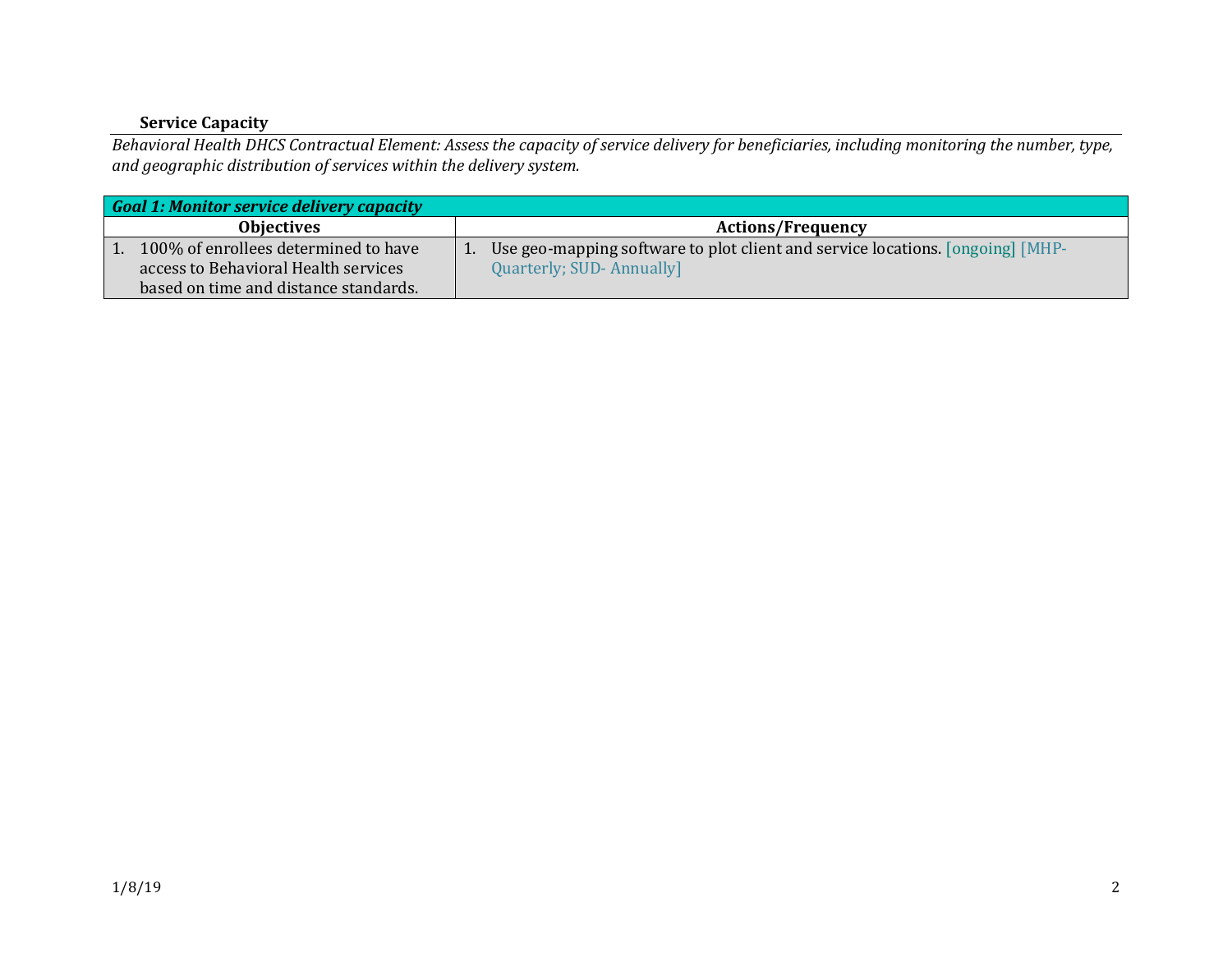#### **Access to Care**

*Behavioral Health DHCS Contractual Elements: Assess the accessibility of services within service delivery area, including:*

- *Timeliness of routine appointments;*
- *Timeliness of services for urgent conditions;*
- *Access to after-hours care; and*
- *Responsiveness of the 24 hour, toll free telephone number.*

|    | Goal 2: Beneficiaries will have timely access to the services they need                                                                                                      |                                       |                                                                                                                                                                                                                                                          |  |
|----|------------------------------------------------------------------------------------------------------------------------------------------------------------------------------|---------------------------------------|----------------------------------------------------------------------------------------------------------------------------------------------------------------------------------------------------------------------------------------------------------|--|
|    | <b>Objectives</b>                                                                                                                                                            |                                       | <b>Actions</b>                                                                                                                                                                                                                                           |  |
| 1. | At least 90% of individuals, on average,<br>requesting routine care mental health<br>services offered an initial assessment<br>appointment within 10 business days.          | [NEW]                                 | Report the percentage of new client appointment requests for which a routine clinician<br>appointment is offered within 10 business days. [ongoing] [Quarterly]<br>2. Provide direct outreach calls to new clients in regions showing the greatest need. |  |
|    | (MHP Non-Clinical PIP)                                                                                                                                                       |                                       | Train 100% of Community Support Workers (CSWs) in Motivational Interviewing<br>techniques and develop an outreach script to guide conversations. [NEW]                                                                                                   |  |
| 2. | 75% of clients who spoke with a County<br>staff member via a reminder call, will<br>attend their scheduled intake<br>appointment at East region county-<br>operated clinics. | intake appointment. [NEW] [Quarterly] | Report the percentage of new clients who were successfully contacted who attend their                                                                                                                                                                    |  |
| 3. | At least 80% of individuals, on average,<br>requesting routine care mental health<br>services offered psychiatry appointment<br>within 15 business days.                     | [Quarterly]                           | Report the percentage of new consumer client appointment requests for which a<br>routine psychiatry appointment is offered within 15 business days. [ongoing]                                                                                            |  |
| 4. | 100% of urgent care mental health<br>service requests are offered an<br>appointment within 2 business days for<br>all clients.                                               |                                       | Report the percentage of urgent outpatient mental health appointments with clinicians<br>that are offered within 2 business days of request. [ongoing] [Quarterly]                                                                                       |  |
| 5. | 90% of hospital discharges are followed<br>by an outpatient mental health visit<br>within 7 calendar days.                                                                   |                                       | Report the percentage of all hospital discharges for which the consumer receives an<br>outpatient mental health appointment within 7 calendar days. [ongoing] [Quarterly]                                                                                |  |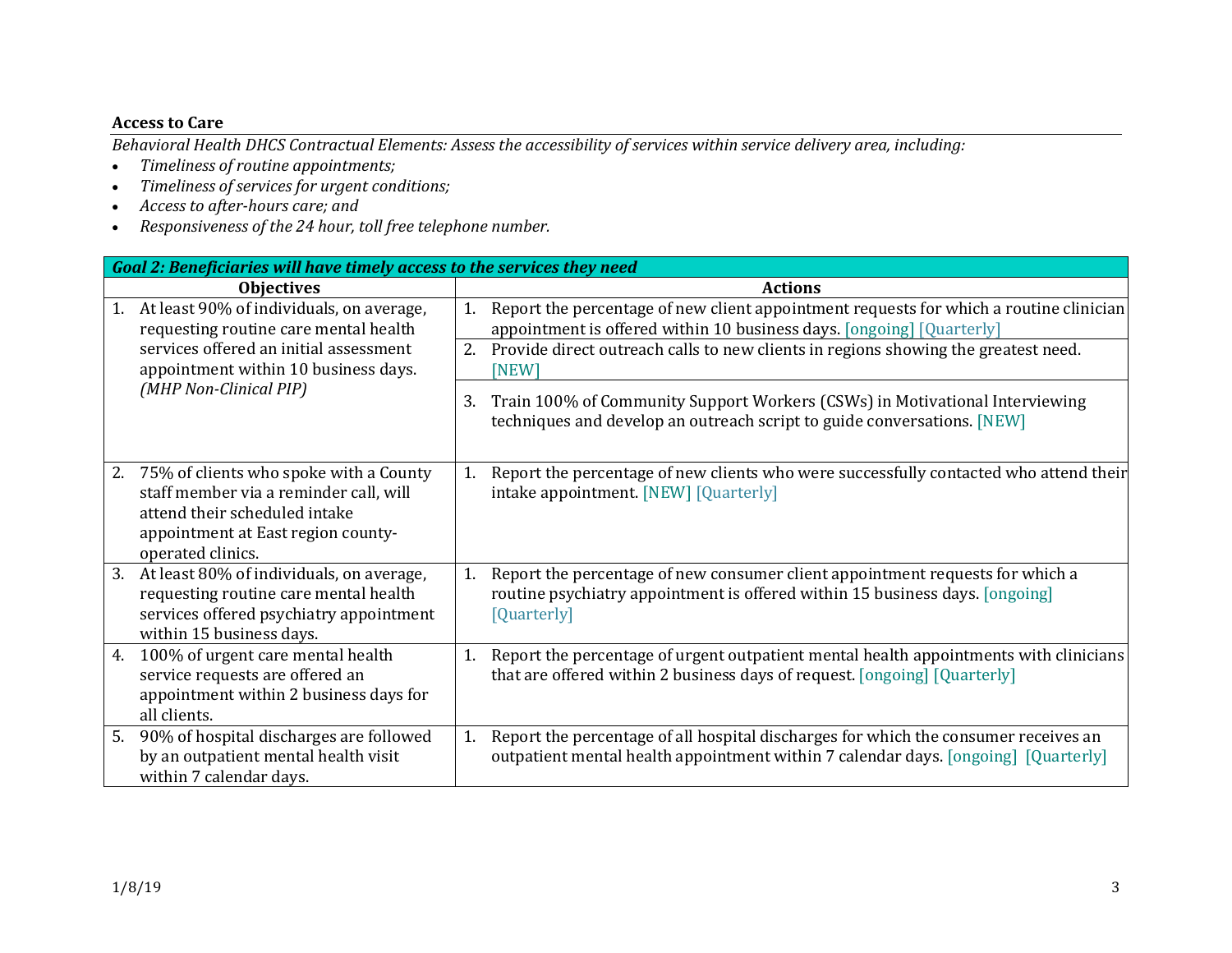|    | Goal 2: Beneficiaries will have timely access to the services they need                                                                                                                                        |    |                                                                                                                                                                                       |  |
|----|----------------------------------------------------------------------------------------------------------------------------------------------------------------------------------------------------------------|----|---------------------------------------------------------------------------------------------------------------------------------------------------------------------------------------|--|
|    | <b>Objectives</b>                                                                                                                                                                                              |    | <b>Actions</b>                                                                                                                                                                        |  |
| 6. | Reduce 30-day hospital readmission rate<br>for mental health clients to be below<br>$10\%$ .                                                                                                                   |    | Report annually 30-day hospital readmission rates for all clients by system of care and<br>county-wide. [ongoing] [Annually]                                                          |  |
| 7. | Develop strategies to reduce avoidable                                                                                                                                                                         |    | Launch Mobile Crisis Response Team (MCRT). [NEW]                                                                                                                                      |  |
|    | hospitalization for adults with mental<br>illness.                                                                                                                                                             | 2. | Respond to MCRT calls 7 days/week, 24 hours per day. [NEW]                                                                                                                            |  |
| 8. | Provide tele-psychiatry services in<br>regions showing the greatest needs to                                                                                                                                   | 1. | Provide pilot tele-psychiatry appointments at the East Adult specialty mental health<br>clinic. [ongoing]                                                                             |  |
|    | reduce wait times for 1 <sup>st</sup> psychiatry<br>appointment                                                                                                                                                | 2. | Compare wait times for first psychiatry appointment at East Adult for the 6 months<br>before tele-psychiatry started and 6 months after tele-psychiatry started. [NEW]<br>[Quarterly] |  |
|    |                                                                                                                                                                                                                | 3. | Resolve tele-psychiatry barriers. [NEW]                                                                                                                                               |  |
| 9. | Develop a set of effective procedures that<br>are activated upon the loss of psychiatry<br>coverage, bringing on additional<br>resources until a permanent solution can<br>be developed [EQRO Recommendation]. |    | Develop externally provided telemedicine resources coupled with locum tenens<br>providers. [NEW]                                                                                      |  |

|    | <b>Goal 3: Reduce appointment no-show rates</b>                                                                                                                                                                                  |                                                                                                                                                        |
|----|----------------------------------------------------------------------------------------------------------------------------------------------------------------------------------------------------------------------------------|--------------------------------------------------------------------------------------------------------------------------------------------------------|
|    | <b>Objectives</b>                                                                                                                                                                                                                | <b>Actions</b>                                                                                                                                         |
| 1. | Improve appointment data collection on<br>mental health appointments.                                                                                                                                                            | Establish appointment adherence reporting based on Cadence data. [NEW]                                                                                 |
| 2. | Implement TeleVox automated call<br>reminder system across mental health<br>clinic sites.                                                                                                                                        | Start providing text message reminders for clients who opt in via the TeleVox<br>automated call reminder system. [NEW]                                 |
| 3. | With implementation of reminder calls,<br>reduce rate of missed initial intake<br>appointments (i.e. No Show, Canceled,<br>and Left without Seen) at East region<br>county-operated Mental Health clinics be<br>at or below 25%. | Report quarterly the percentage of first scheduled appointments with the disposition<br>of no show, canceled, and left without seen. [NEW] [Quarterly] |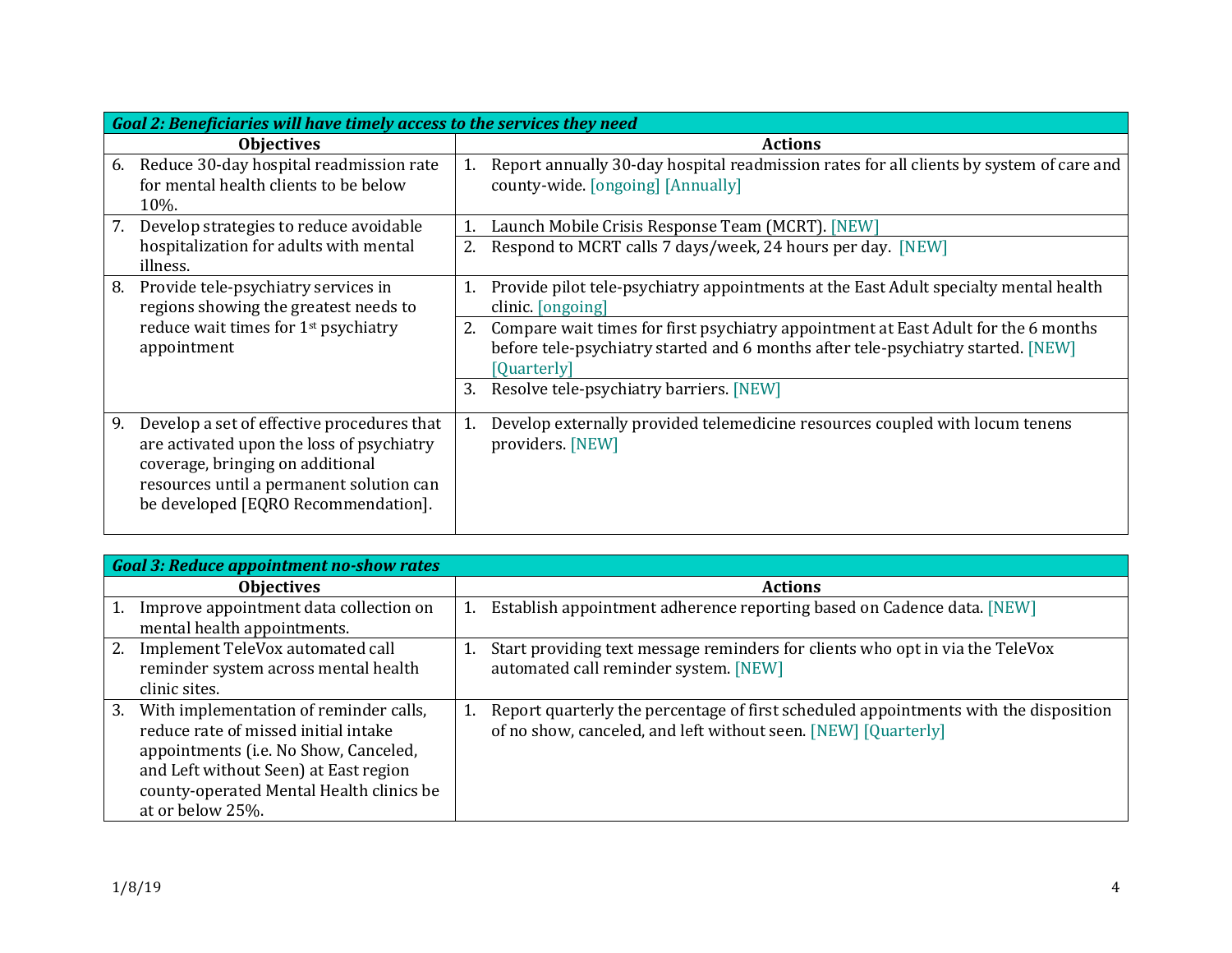| Goal 4: Improve the Behavioral Health Access Line triaging and referral processes into the behavioral health system of care |                                                                                                 |  |                                                                                                                                                                   |
|-----------------------------------------------------------------------------------------------------------------------------|-------------------------------------------------------------------------------------------------|--|-------------------------------------------------------------------------------------------------------------------------------------------------------------------|
|                                                                                                                             | <b>Objectives</b>                                                                               |  | <b>Actions</b>                                                                                                                                                    |
|                                                                                                                             | Access Line test call results made for both   1.<br>daytime and after-hours will have an $80\%$ |  | On quarterly basis, conduct 10 tests calls, 6 (including 2 in Spanish) during business<br>hours and 4 (including 2 in Spanish) after hours. [ongoing] [Quarterly] |
| success rate.                                                                                                               |                                                                                                 |  | Evaluate the Access Line test call protocol. [ongoing] [Quarterly]                                                                                                |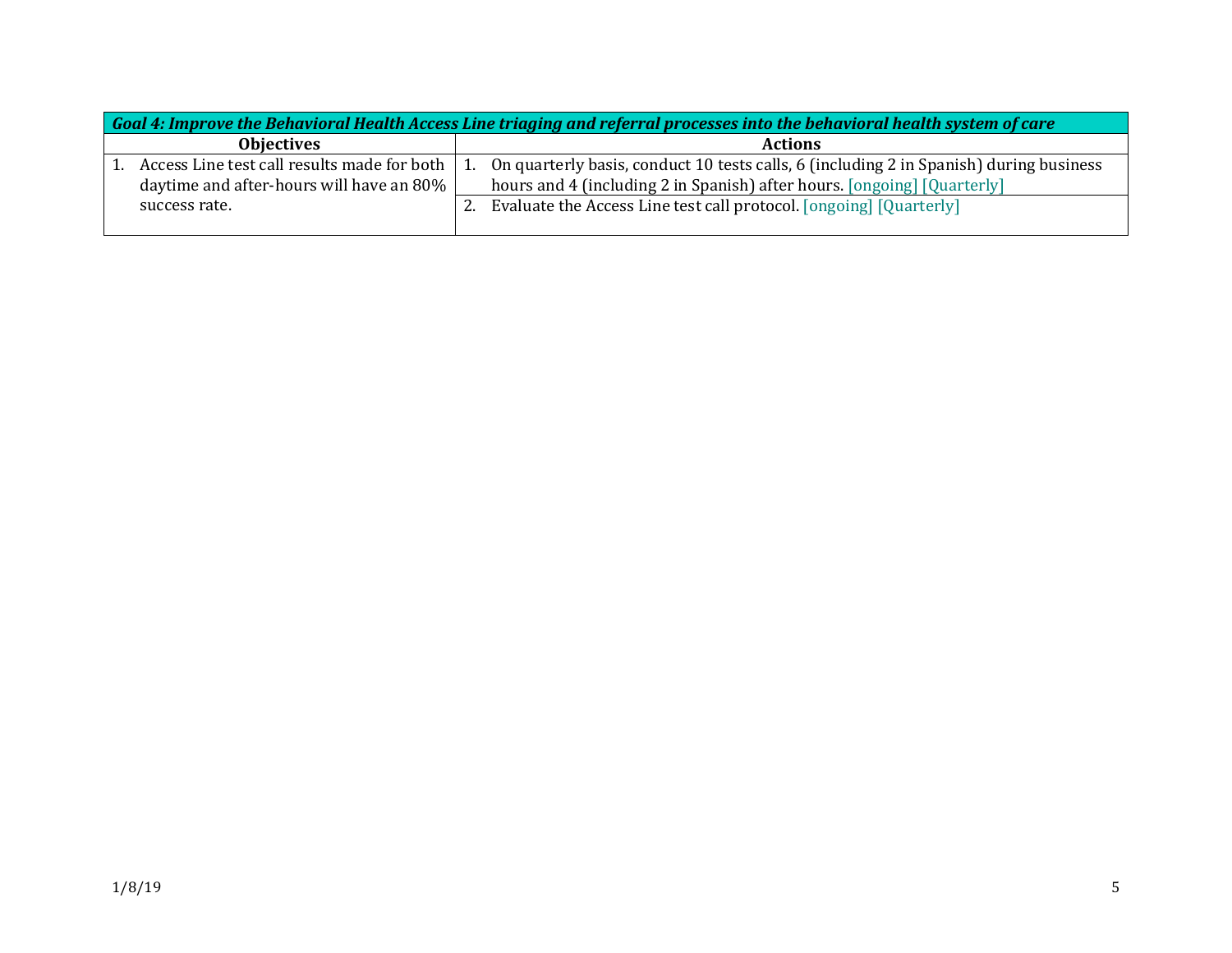#### **Beneficiary Satisfaction**

*Behavioral Health DHCS Contractual Elements: Assess beneficiary or family satisfaction at least annually by:*

- *Surveying beneficiary/family satisfaction with services;*
- *Evaluating beneficiary grievances, appeals, and fair hearings;*
- *Evaluating requests to change persons providing services; and*
- *Informing providers of the results of beneficiary/family satisfaction activities.*

| Goal 5: Evaluate client grievances, unusual occurrence notifications, and change of provider and appeal requests |                                                                                                                                                                  |  |  |
|------------------------------------------------------------------------------------------------------------------|------------------------------------------------------------------------------------------------------------------------------------------------------------------|--|--|
| <b>Objectives</b>                                                                                                | <b>Actions</b>                                                                                                                                                   |  |  |
| Review and respond to 100% of<br>$\vert 1. \vert$<br>grievances, and change of provider and                      | Collect and analyze behavioral health service grievances, unusual occurrence<br>notifications, change of provider, appeals, and fair hearing requests to examine |  |  |
| appeal requests within the policy<br>guidelines and state regulations to                                         | patterns that may inform the need for changes in policy or programming. [ongoing]                                                                                |  |  |
| identify system improvement issues.                                                                              | Respond to 100% of grievances. [NEW]<br>2.                                                                                                                       |  |  |
|                                                                                                                  | Present findings to the QIC on a quarterly basis to identify strategies to improve<br>3.                                                                         |  |  |
|                                                                                                                  | reporting and address issues. [ongoing] [Quarterly]                                                                                                              |  |  |
| Review 100% of unusual occurrences to                                                                            | Collect and analyze trends in unusual occurrences. [NEW] [Quarterly]                                                                                             |  |  |
| identify trends                                                                                                  | Report on unusual occurrences quarterly to the QIC. [NEW] [Quarterly]                                                                                            |  |  |

| <b>Goal 6: Monitor client/family satisfaction</b>    |                                                                                               |
|------------------------------------------------------|-----------------------------------------------------------------------------------------------|
| <b>Objectives</b>                                    | <b>Actions</b>                                                                                |
| Survey means (4.0 or higher) and focus<br>$\vert$ 1. | Conduct a mental health client/family satisfaction survey to gather quantitative and          |
| group themes indicate clients and/or                 | qualitative data about satisfaction with services. [ongoing] [Bi-annually]                    |
| their families are satisfied with their care.        | 2. Conduct focus groups with clients at each county-operated clinic annually to gather        |
|                                                      | feedback about services. [ongoing] [Annually]                                                 |
|                                                      | Report satisfaction survey findings to clinics and contracted providers. [ongoing] [For<br>3. |
|                                                      | MHP- Bi-annually; For SUD-Annually]                                                           |
|                                                      | Report findings from focus groups to clinics. [ongoing] [Annually]<br>4.                      |
|                                                      | Conduct in-depth program and fiscal review of MHSA funded programs, including site<br>5.      |
|                                                      | visits and client interviews and surveys. [ongoing] [Every 3 years]                           |
|                                                      |                                                                                               |
|                                                      |                                                                                               |
|                                                      |                                                                                               |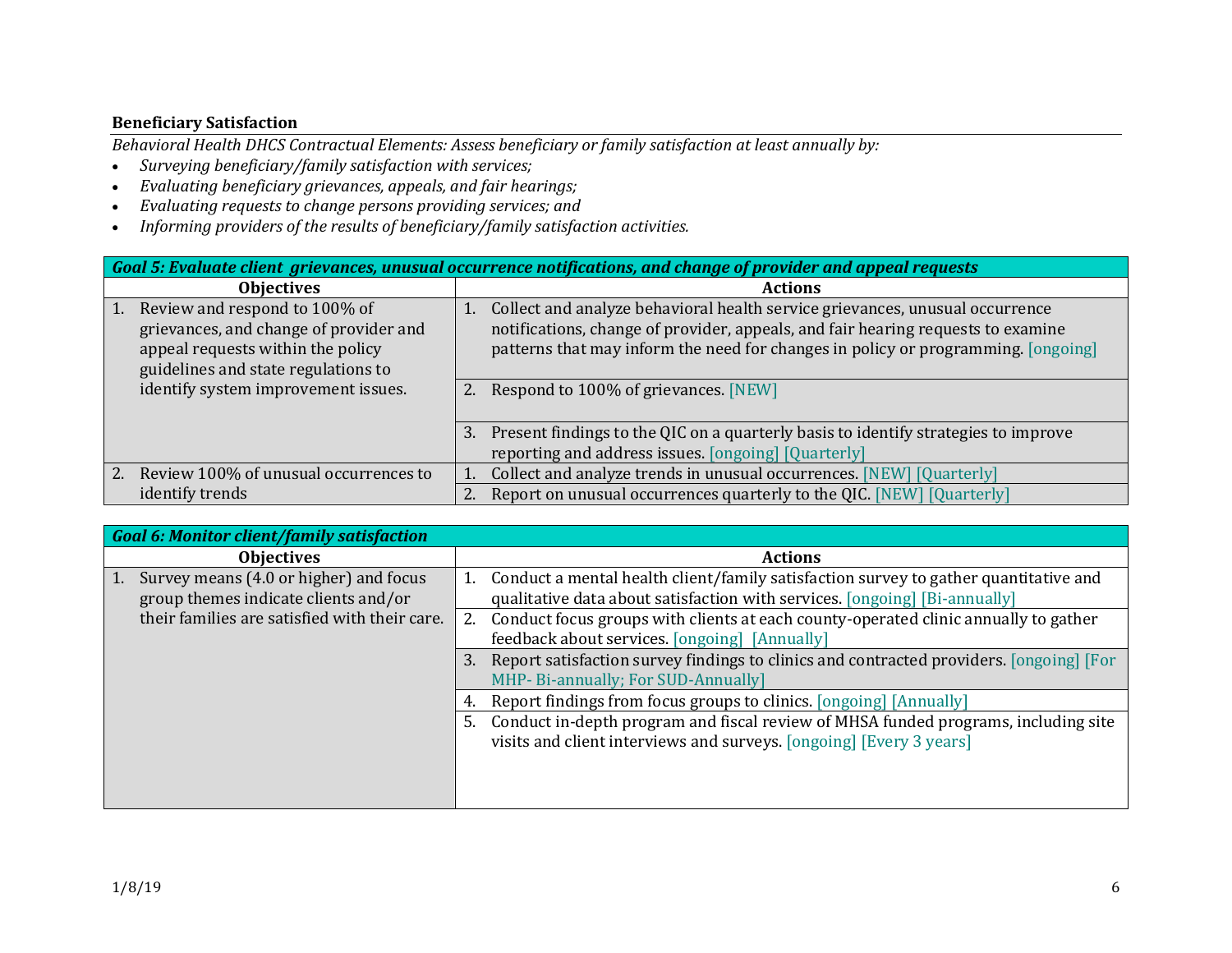#### **Cultural and Linguistic Competence**

*Behavioral Health DHCS Contractual Elements: Comply with the requirements for cultural and linguistic competence.*

| Goal 7: Provide all clients with welcoming, engaging, and culturally- and linguistically-appropriate client-centered care                                        |                                                                                                                                                                                      |  |  |
|------------------------------------------------------------------------------------------------------------------------------------------------------------------|--------------------------------------------------------------------------------------------------------------------------------------------------------------------------------------|--|--|
| <b>Objectives</b>                                                                                                                                                | <b>Actions</b>                                                                                                                                                                       |  |  |
| 1. All services are delivered in a culturally<br>competent manner.                                                                                               | Update the cultural competence plan, incorporating DHCS cultural competency plan<br>1.<br>requirements. [ongoing] [Annually]                                                         |  |  |
|                                                                                                                                                                  | Strengthen the Reducing Health Disparities Workgroup membership of behavioral<br>health staff and contract providers. [NEW]                                                          |  |  |
| 100% of clients are served in their<br>2.<br>preferred language.                                                                                                 | Monitor accessibility of Access Line and services to non-English speakers. [ongoing]<br>1.<br>[Quarterly]                                                                            |  |  |
| 100% of staff complete a cultural<br>3.<br>competency training.                                                                                                  | Track percentage of staff who complete cultural competency training. [ongoing]<br>[Annually]                                                                                         |  |  |
| 80% of mental health clients/families<br>4.<br>report they agree staff are respectful and<br>supportive of culture, values, beliefs, life<br>ways and lifestyle. | Compare the number of clients/family members who agree or strongly agree that staff<br>are respectful and supportive to the total number of respondents. [ongoing] [Bi-<br>annually] |  |  |
| 5.<br>Implement efforts to create a more                                                                                                                         | Revise Welcome Packet for new clients based on staff and client feedback. [NEW]                                                                                                      |  |  |
| Welcoming Environment for clients and                                                                                                                            | 2.<br>Standardize Welcome Packet distribution. [ongoing]                                                                                                                             |  |  |
| their families.                                                                                                                                                  | Convene staff orientations that include best practices in client- and family-centered<br>3.<br>care. [NEW] [Quarterly]                                                               |  |  |
|                                                                                                                                                                  | Identify customer service trainings. [NEW]<br>4.                                                                                                                                     |  |  |
|                                                                                                                                                                  | Establish clinic-based Welcoming Environments learning communities. [NEW]<br>5.                                                                                                      |  |  |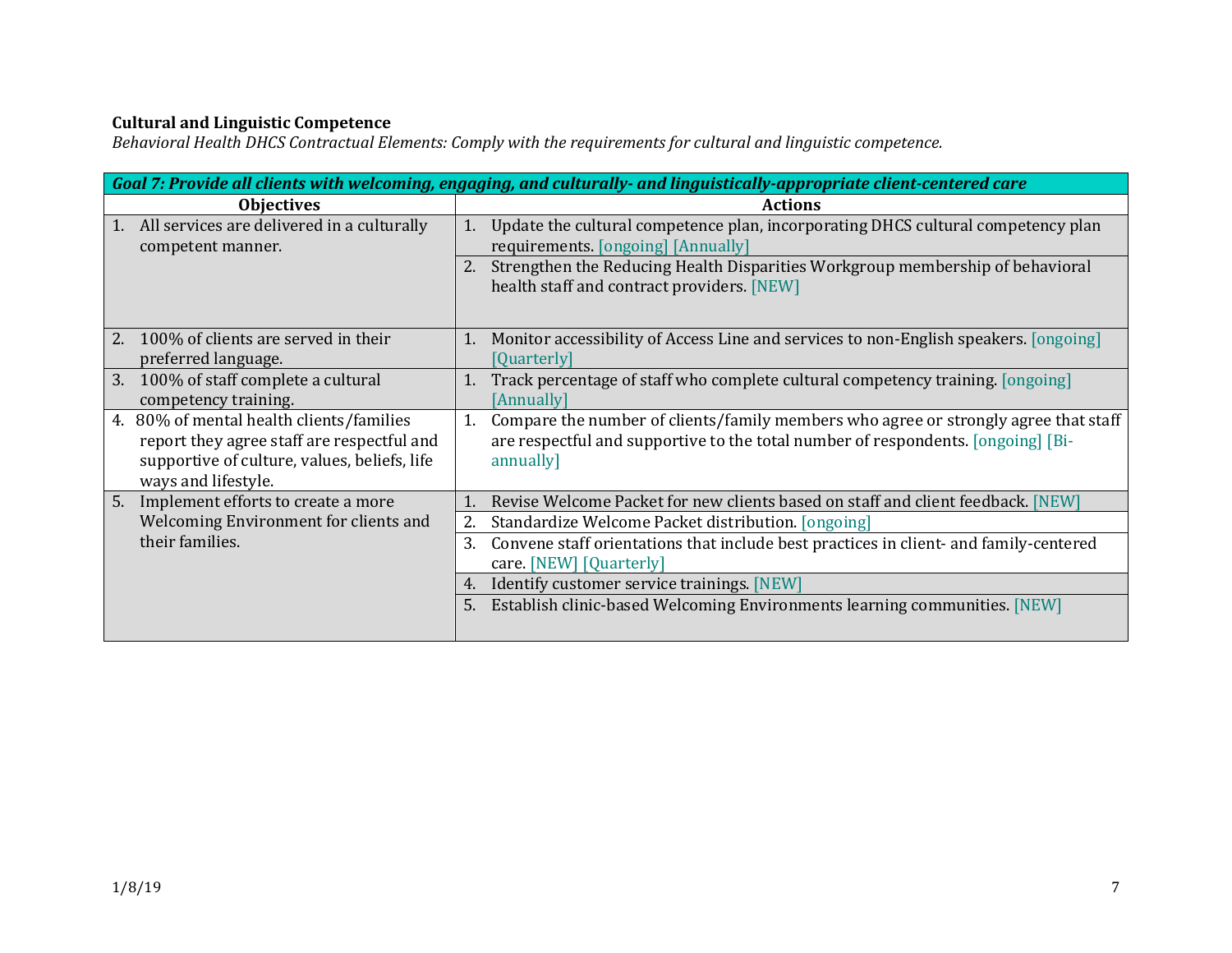# **Medication Practices**

*Behavioral Health DHCS Contractual Elements: Monitor safety and effectiveness of medication practices.*

|    | Goal 8: Promote safe and effective medication practices                             |    |                                                                                                                                                                                                     |
|----|-------------------------------------------------------------------------------------|----|-----------------------------------------------------------------------------------------------------------------------------------------------------------------------------------------------------|
|    | <b>Objectives</b>                                                                   |    | <b>Actions</b>                                                                                                                                                                                      |
| 1. | Mental Health charts reviewed using the<br>Medication Monitoring Tool will maintain |    | 1. All (100%) of medical staff to have a sample of their charts reviewed once a year.<br>[ongoing] [Annually]                                                                                       |
|    | an average compliance rate of at least<br>90%.                                      |    | 2. Conduct follow up with psychiatrists with the lowest compliance rates. [ongoing]                                                                                                                 |
| 2. | Identify behavioral health clients who are<br>medication stable.                    |    | 1. Develop reporting on clients prescribed psychotropic medications. [ongoing]                                                                                                                      |
|    |                                                                                     |    | 2. Collaborate with treating psychiatrists and primary care doctors to review 100% of<br>charts of clients who are stable on anti-depression medication for possible step-down.<br>[NEW] [Annually] |
| 3. | Establish and ensure safe medication<br>practices.                                  | 1. | Establish Safe Prescription Standards for Benzodiazepines for the Behavioral Health<br>Division. [NEW]                                                                                              |
|    |                                                                                     |    | 2. Develop reporting on labs of clients receiving anti-psychotic medication. [ongoing]                                                                                                              |
|    |                                                                                     | 3. | Review safe medication reports Quarterly. [NEW] [Quarterly]                                                                                                                                         |
|    |                                                                                     | 4. | Convene safe medication workgroup. [NEW]                                                                                                                                                            |
|    |                                                                                     |    | Conduct follow-up with psychiatrists prescribing anti-psychotic medication as<br>needed. [NEW]                                                                                                      |
|    |                                                                                     | 6. | Train 75% of psychiatrists on safe prescribing procedures for benzodiazepines by<br>December 31, 2018. [NEW]                                                                                        |
| 4. | Develop a Disaster Medication Plan.                                                 |    | 1. Develop a plan to provide clients with medication replacement during a disaster.<br>[NEW] [Annually]                                                                                             |
|    |                                                                                     | 2. | 100% of clinic staff know where they can refer clients to access medications in a<br>disaster. [NEW] [Annually]                                                                                     |
|    |                                                                                     |    | 3. Provide lead pharmacists at major pharmacies within service area with brochure<br>explaining disaster medication replacement procedure. [NEW]                                                    |
|    |                                                                                     |    | 4. Provide clients with a brochure explaining how they can get medication replacement<br>in event of a disaster. [NEW]                                                                              |
|    |                                                                                     | 5. | Create outgoing messages for clinic voicemail informing clients how to access<br>medication replacement in event of a disaster. [NEW]                                                               |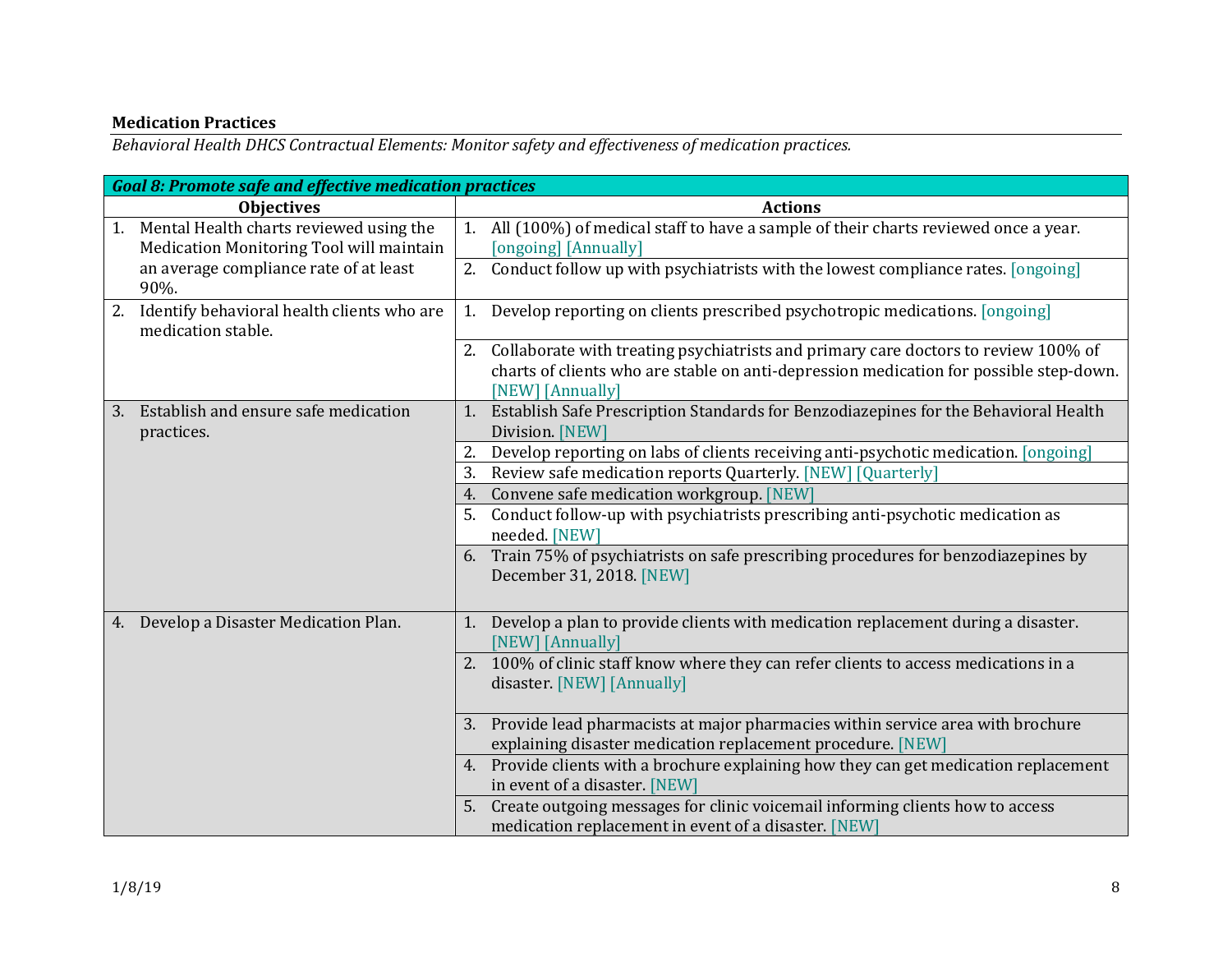| Goal 8: Promote safe and effective medication practices |                                                                                           |  |
|---------------------------------------------------------|-------------------------------------------------------------------------------------------|--|
| <b>Objectives</b>                                       | <b>Actions</b>                                                                            |  |
|                                                         | 6. Develop TeleVox script and logic for message to be sent out in the event of a disaster |  |
|                                                         | to notify clients of the number they can contact to get medication replacement. [NEW]     |  |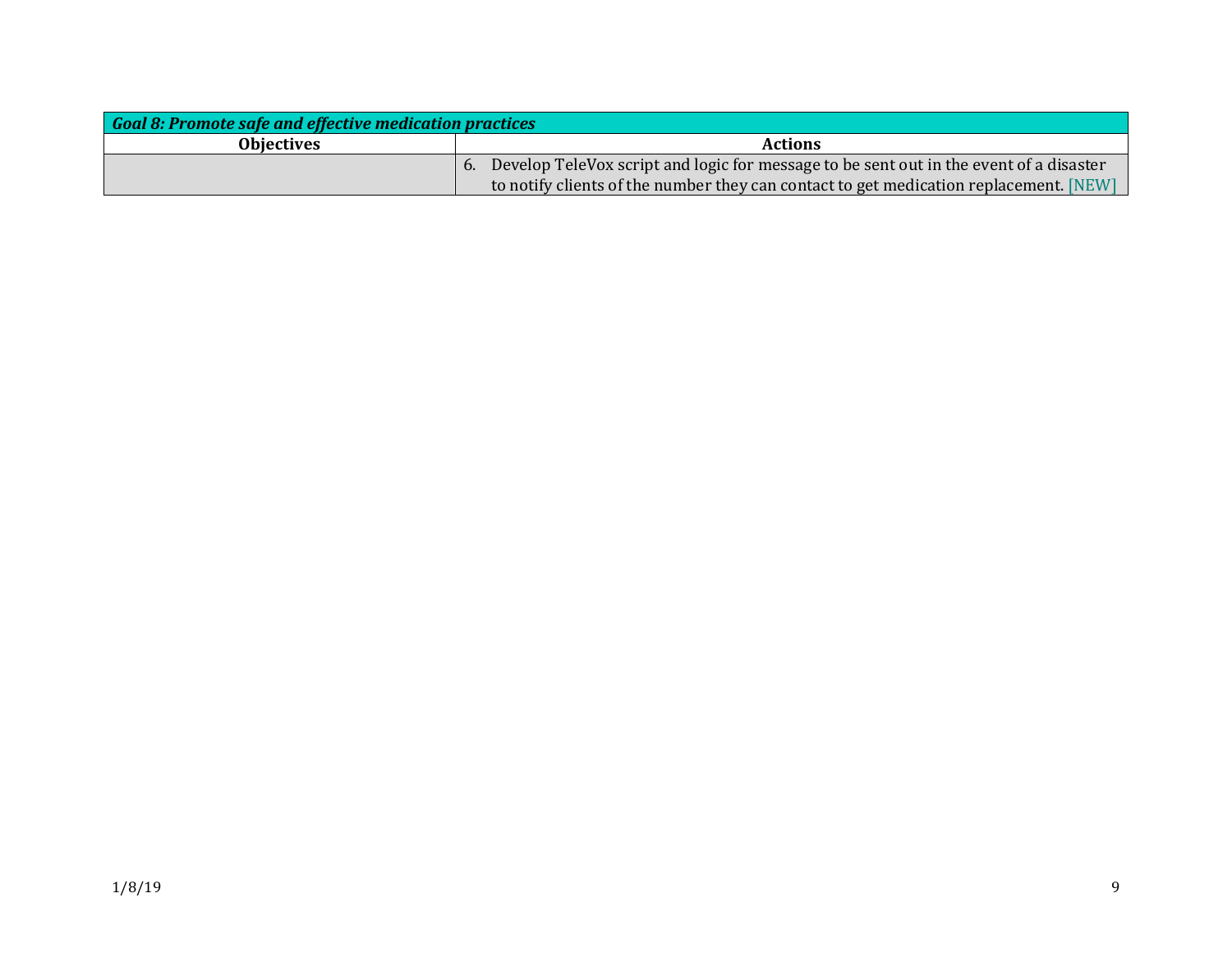## **Service Delivery and Clinical Issues**

*Behavioral Health DHCS Contractual Elements:* 

*a. Address meaningful clinical issues affecting beneficiaries system-wide.* 

*b. Monitor appropriate and timely intervention of occurrences that raise quality of care concerns.* 

| <b>Goal 9: Standardize processes and cross-regional referrals</b> |                                                                                          |  |  |
|-------------------------------------------------------------------|------------------------------------------------------------------------------------------|--|--|
| <b>Objectives</b>                                                 | <b>Actions</b>                                                                           |  |  |
| Strengthen internal and external referral                         | Optimize referral workqueue in electronic health records. [ongoing]                      |  |  |
| process across systems of care.                                   | Re-train 100% of Program Managers on how to use referral process. [NEW]                  |  |  |
|                                                                   | Update augmented Board and Care waitlists on a weekly basis to inform staff of           |  |  |
|                                                                   | housing referral options. [NEW] [Weekly]                                                 |  |  |
|                                                                   | Initiate quarterly review process for consumers residing in enhanced/"super" Board<br>4. |  |  |
|                                                                   | and Care to track clients' progress and readiness to step-down into a lower level of     |  |  |
|                                                                   | care placement and open beds for clients with greater needs. [NEW] [Quarterly]           |  |  |

| <b>Goal 10: Increase use of evidence-based practices</b>                                                            |                                      |                                                                                                                                                                                                                                                                                                       |  |
|---------------------------------------------------------------------------------------------------------------------|--------------------------------------|-------------------------------------------------------------------------------------------------------------------------------------------------------------------------------------------------------------------------------------------------------------------------------------------------------|--|
| <b>Objectives</b>                                                                                                   |                                      | <b>Actions</b>                                                                                                                                                                                                                                                                                        |  |
| 1.<br>practices in the delivery of care across<br>behavioral health services.                                       | Embed evidence-based trauma-informed | Infuse our system with trauma informed practices (e.g., check-ins at staff meetings,<br>1.<br>gratitude and mindfulness practices, increased focus on learning about cultural<br>humility, etc.). [ongoing]<br>2. By December 2018, 80% of BHS staff will be trained in Trauma Informed Systems (TIS) |  |
|                                                                                                                     |                                      | 101. [NEW] [Monthly]                                                                                                                                                                                                                                                                                  |  |
|                                                                                                                     |                                      | Convene a Trauma-Informed Collaborative to provide ongoing input and direction,<br>3.<br>including developing policies and procedures. [ongoing]                                                                                                                                                      |  |
| 2.<br><b>Implement Trauma Focused Cognitive</b><br>Behavioral Therapy (TF-CBT) in the<br>Children's system of care. |                                      | Provide one initial TF-CBT training and booster training, along with 12 supervision<br>1.<br>calls, and monthly supervision group at clinics. Continue training opportunities and<br>consultation on TF-CBT. [ongoing] [Annually]                                                                     |  |
|                                                                                                                     |                                      | Monitor certification of 10 Staff/year in TF-CBT in the move from state to national<br>certification. [ongoing] [Annually]                                                                                                                                                                            |  |
| <b>Implement Child-Parent Psychotherapy</b><br>3.                                                                   |                                      | Continue training and consultation on CPP. [NEW]                                                                                                                                                                                                                                                      |  |
| (CPP) in the Children's system of care.                                                                             |                                      | Begin getting clinicians "rostered". [NEW]<br>2.                                                                                                                                                                                                                                                      |  |
|                                                                                                                     |                                      | 3.<br>Develop an outcomes plan. [NEW]                                                                                                                                                                                                                                                                 |  |
| Expand delivery of Seeking Safety.<br>4.                                                                            |                                      | Investigate the feasibility of expanding Seeking Safety to mental health clinics.<br>[ongoing]                                                                                                                                                                                                        |  |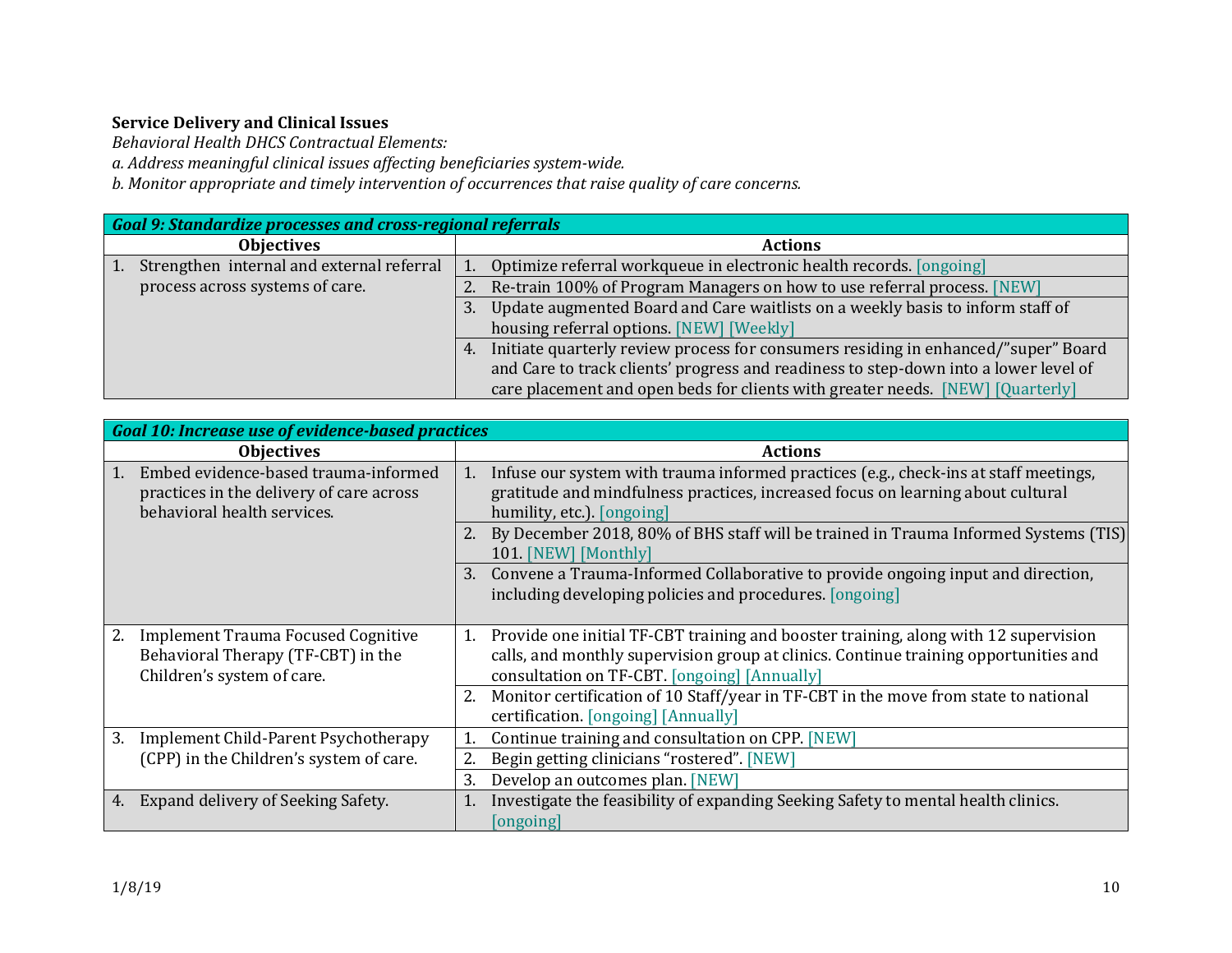| <b>Goal 10: Increase use of evidence-based practices</b> |                                                                                                   |  |
|----------------------------------------------------------|---------------------------------------------------------------------------------------------------|--|
| <b>Objectives</b>                                        | <b>Actions</b>                                                                                    |  |
| Support use of Mindfulness by providers.<br>5.           | Develop mindfulness curriculum. [NEW]<br>1.                                                       |  |
| <b>Expand implementation of Dialectical</b><br>6.        | Provide a weekly DBT consultation group, introduction training every other year,<br>1.            |  |
| Behavioral Therapy (DBT).                                | quarterly training, and team lead training to maintain DBT fidelity and effectiveness             |  |
|                                                          | and assure quality delivery of services. [ongoing] [Annually]                                     |  |
|                                                          | 2. At least 26 clinicians county-wide will participate in DBT. [NEW] [Annually]                   |  |
|                                                          | Implement DBT with at least 6 clinicians at Mt. Diablo School District. [NEW]<br>3.<br>[Annually] |  |
|                                                          | Hold ongoing groups in Spanish across all County regions. [NEW] [Annually]<br>4.                  |  |
|                                                          | Investigate the feasibility of expanding DBT in the adult system of care. [ongoing]<br>5.         |  |
| <b>Expand implementation of Family Based</b><br>7.       | Provide consultation to support FBT fidelity and effectiveness and assure quality                 |  |
| Therapy (FBT) for Eating Disorders in the                | delivery of services. [NEW] [Annually]                                                            |  |
| Children's and Adult systems of care.                    | Certify at least 6 staff in FBT. [NEW] [Annually]<br>2.                                           |  |
|                                                          | Administer outcomes tools to youth and caregivers. [NEW]<br>3.                                    |  |
|                                                          | Use centralized outcomes database. [NEW]<br>4.                                                    |  |
| Implement at least one evidence-based<br>8.              | Identify EBP Leads in the adult system of care. [NEW]                                             |  |
| program across the adult system of care                  | 2.<br>Develop certification plan for CBSST and CBTp. [ongoing]                                    |  |
|                                                          | Participate in consultation trainings. [ongoing] [Annually]<br>3.                                 |  |
| Build internal capacity to provide<br>9.                 | Assess capacity for staff to become Train-the-Trainers on evidence-based programs.                |  |
| trainings and supervision on evidence-                   | [ongoing]                                                                                         |  |
| based practices.                                         |                                                                                                   |  |

| Goal 11: Effectively collect data and communicate data findings to staff and the community                               |  |                                                                                                                                                                                        |
|--------------------------------------------------------------------------------------------------------------------------|--|----------------------------------------------------------------------------------------------------------------------------------------------------------------------------------------|
| <b>Objectives</b>                                                                                                        |  | <b>Actions</b>                                                                                                                                                                         |
| Develop electronic reporting capacity to<br>regularly examine quality, access, and<br>timeliness of services through the |  | Develop a communication plan that includes contract providers in the planning and<br>implementation of electronic interoperability of EHR data between disparate systems.<br>[ongoing] |
| Behavioral Health Electronic Health<br>Record.                                                                           |  | Champions lead monthly Super User meetings. [ongoing] [Monthly]                                                                                                                        |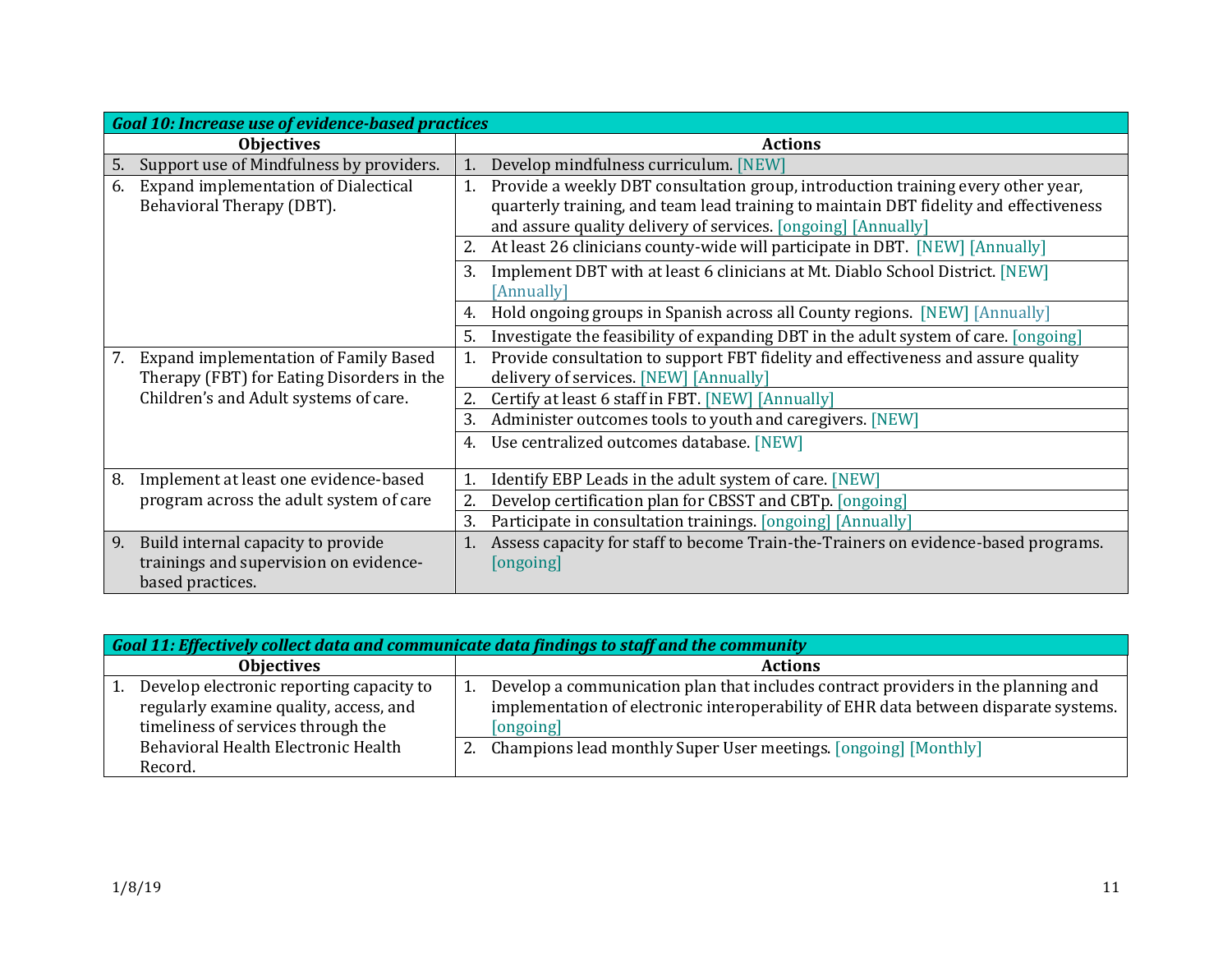|    | Goal 11: Effectively collect data and communicate data findings to staff and the community                                                                                                      |                                                                                                                                                                                                      |  |
|----|-------------------------------------------------------------------------------------------------------------------------------------------------------------------------------------------------|------------------------------------------------------------------------------------------------------------------------------------------------------------------------------------------------------|--|
|    | <b>Objectives</b>                                                                                                                                                                               | <b>Actions</b>                                                                                                                                                                                       |  |
| 2. | Continue to mature the deployment of<br>EHR resources, including outcome tools<br>to all parts of the system of care,<br>especially contract organizational<br>providers. [EQRO Recommendation] | 1. Ensure contract providers have access to mental health history and medical data.<br>[NEW]                                                                                                         |  |
| 3. | Develop capacity to regularly examine<br>quality, access, and timeliness data.                                                                                                                  | 1. Prioritize data and reporting needs with Business Intelligence, ensuring that the data<br>system captures individual and program level data. [ongoing] [Bi-monthly]                               |  |
| 4. | Monitor program performance to<br>improve BHSD capacity and service                                                                                                                             | 1.<br>Develop goals and objectives related to the Division's 5-year strategic plan. [ongoing]<br>[Quarterly]                                                                                         |  |
|    | delivery.                                                                                                                                                                                       | 2. 75% of established goals will be achieved according to established timeframe. [NEW]                                                                                                               |  |
|    |                                                                                                                                                                                                 | Identify meaningful way to report themes and data across the Division. [NEW]<br>3.                                                                                                                   |  |
| 5. | Identify actions to impact the percentage<br>of high-cost beneficiaries [EQRO<br>Recommendation]                                                                                                | 1. Fully investigate and explore the population of high-cost beneficiaries. [NEW]                                                                                                                    |  |
| 6. | Begin administering levels of care and<br>outcome measure(s) to assess client                                                                                                                   | 1. Identify Child and Adolescent Needs and Strengths (CANS) and Pediatric Symptom<br>Checklist (PSC) data collection and reporting needs. [NEW]                                                      |  |
|    | performance.                                                                                                                                                                                    | 2. Update forms and policies to reflect administration of CANS and PSC for young adults,<br>children and youth. [NEW]                                                                                |  |
|    |                                                                                                                                                                                                 | Develop and implement training plan for the CANS and PSC. [NEW]<br>3.                                                                                                                                |  |
|    |                                                                                                                                                                                                 | Identify and develop educational and communication materials. [NEW]<br>4.                                                                                                                            |  |
|    | 7. Pilot utilization of the PHQ-9 and<br>GAD-7.                                                                                                                                                 | 1. Administer the tools and collect data on 100 clients at the two pilot sites. [NEW]                                                                                                                |  |
| 8. | Use Child and Adolescent Needs and<br>Strengths (CANS) and Pediatric Symptom                                                                                                                    | 1. Coordinate with Counties using the CANS to capture lessons learned and inform<br>implementation planning. [ongoing]                                                                               |  |
|    | Checklist (PSC-35) outcome measures for<br>children and young adults up to age 21.                                                                                                              | 2. Form an Implementation Team to oversee infrastructure changes and training.<br>[ongoing]                                                                                                          |  |
|    |                                                                                                                                                                                                 | Select a CANS tool and embed into clinical workflows. [NEW]<br>3.                                                                                                                                    |  |
|    |                                                                                                                                                                                                 | Certify 100% of Mental Health clinical staff who provide services to children and<br>4.<br>youth (0-21) in the CANS by November 1, 2018. [NEW] [Semi-weekly up until<br>September 31 <sup>st</sup> ] |  |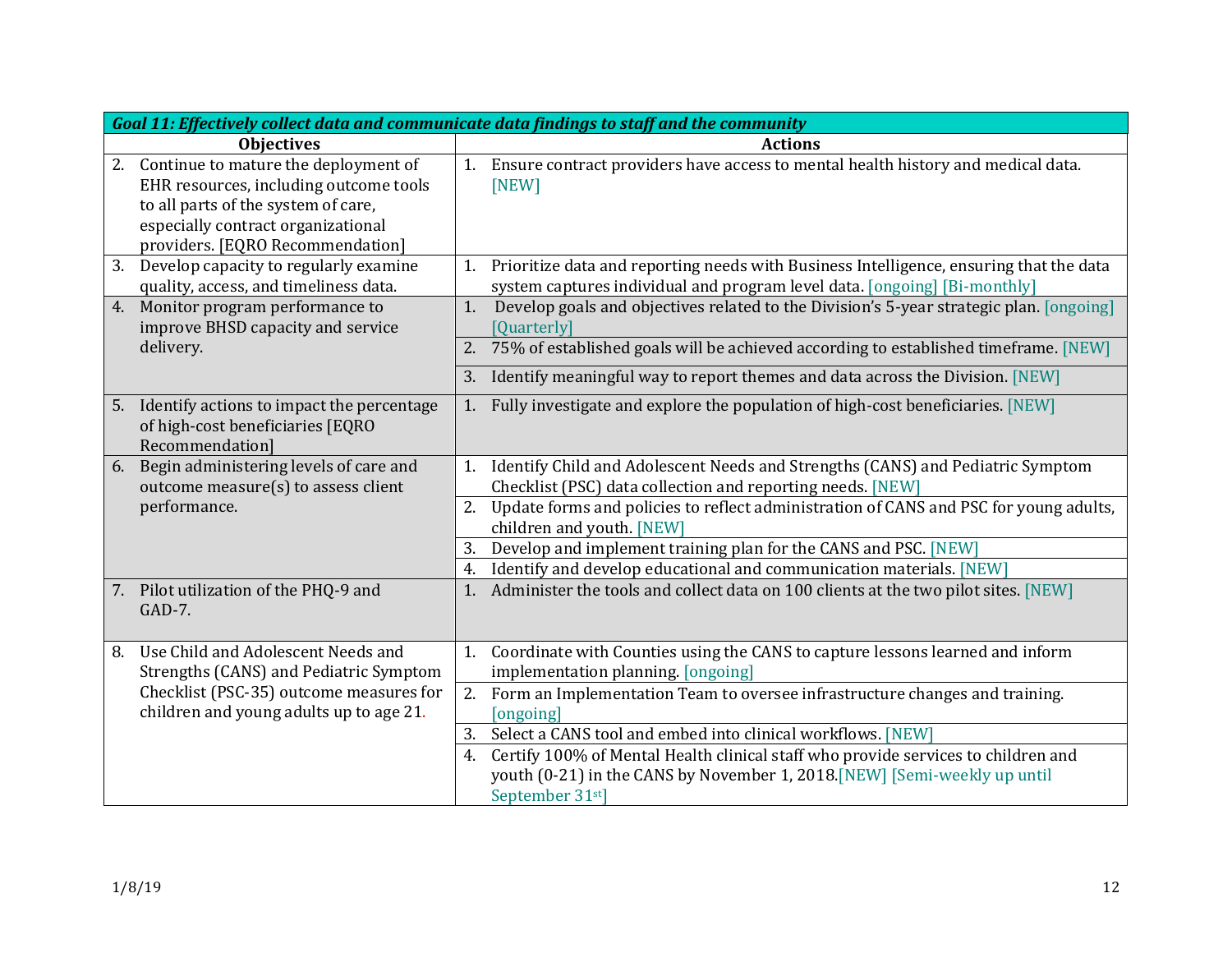|    | Goal 12: Improve client and community communication, collaboration, and education |    |                                                                                                                           |
|----|-----------------------------------------------------------------------------------|----|---------------------------------------------------------------------------------------------------------------------------|
|    | <b>Objectives</b>                                                                 |    | <b>Actions</b>                                                                                                            |
| 1. | Include the Office of Consumer                                                    |    | 1. Include OCE representation in Executive Team meetings [NEW]                                                            |
|    | Empowerment (OCE) in all aspects of                                               |    | 2. Include OCE staff in MRT Program. [NEW]                                                                                |
|    | policies and practices. [EQRO                                                     |    |                                                                                                                           |
|    | Recommendation]                                                                   |    |                                                                                                                           |
| 2. | Plan, coordinate, and oversee the                                                 |    | 1. Monitor implementation of WRAP across the County, to at least 12 different groups,                                     |
|    | implementation of 12 different Wellness                                           |    | including expanding to new populations (TAY, AODS, jails, residential men). [ongoing]                                     |
|    | Recovery Action Plan (WRAP) groups                                                |    | 2. Hold two Level 2 WRAP facilitator trainings. [ongoing]                                                                 |
|    | across Contra Costa County.                                                       | 3. | Train four CSW peer staff to become certified Level 3 Wrap trainers.                                                      |
|    |                                                                                   |    | 4. Convene a WRAP Sub-Committee that has at least 50% attendance for the 12<br>meetings/year. [NEW]                       |
|    |                                                                                   |    | 5. Administer Recovery Assessment Scale at pre and post WRAP group to collect                                             |
|    |                                                                                   |    | program effectiveness data. [NEW]                                                                                         |
| 3. | Educate peers and family members                                                  |    | 1. Implement curriculum emphasizing recovery, including facilitation, coordination of                                     |
|    | through Service Provider Individualized                                           |    | speakers and activities, and assessment of students' readiness to graduate. [ongoing]                                     |
|    | <b>Recovery Intensive Training (SPIRIT)</b>                                       |    | [Bi-annually]                                                                                                             |
|    | program, a college-accredited three                                               |    | 2. Report percentage of enrolled students who graduate from SPIRIT. [NEW] [Bi-                                            |
|    | college course series, and achieve an 80%                                         |    | annually]                                                                                                                 |
|    | graduation rate                                                                   | 3. | Increase recruitment of peers and family members of clients from 20% to 35%.                                              |
|    |                                                                                   |    | [ongoing] [Bi-annually]                                                                                                   |
|    |                                                                                   |    | 4. Update curriculum to meet goals of Peer Core Competencies and Standards. [ongoing]<br>[Bi-annually]                    |
|    |                                                                                   |    | 5. Coordinate internship placements for 100% of Spirit participants. [ongoing] [Bi-<br>Annually]                          |
|    |                                                                                   |    | 6. Support 60% of students and alumni in obtaining and maintaining paid and unpaid<br>employment. [ongoing] [Bi-annually] |
|    |                                                                                   |    | 7. Hold10 alumni workshops/year on topics related to obtaining and retaining<br>employment. [NEW] [Annually]              |
|    |                                                                                   |    | 8. Input 100% of data for 2018 into vocational database to assist in tracking employment<br>placement and outcomes. [NEW] |
| 4. | Convene the Committee for Social                                                  |    | 1. Facilitate 12 monthly meetings with an average of 20 participants/meeting, including                                   |
|    | Inclusion to foster a community alliance                                          |    | educational presentations on 2 state and/or national campaign themes (e.g., suicide                                       |
|    | and provide public education.                                                     |    | prevention week and Mental Health Awareness Month). [ongoing] [Annually]                                                  |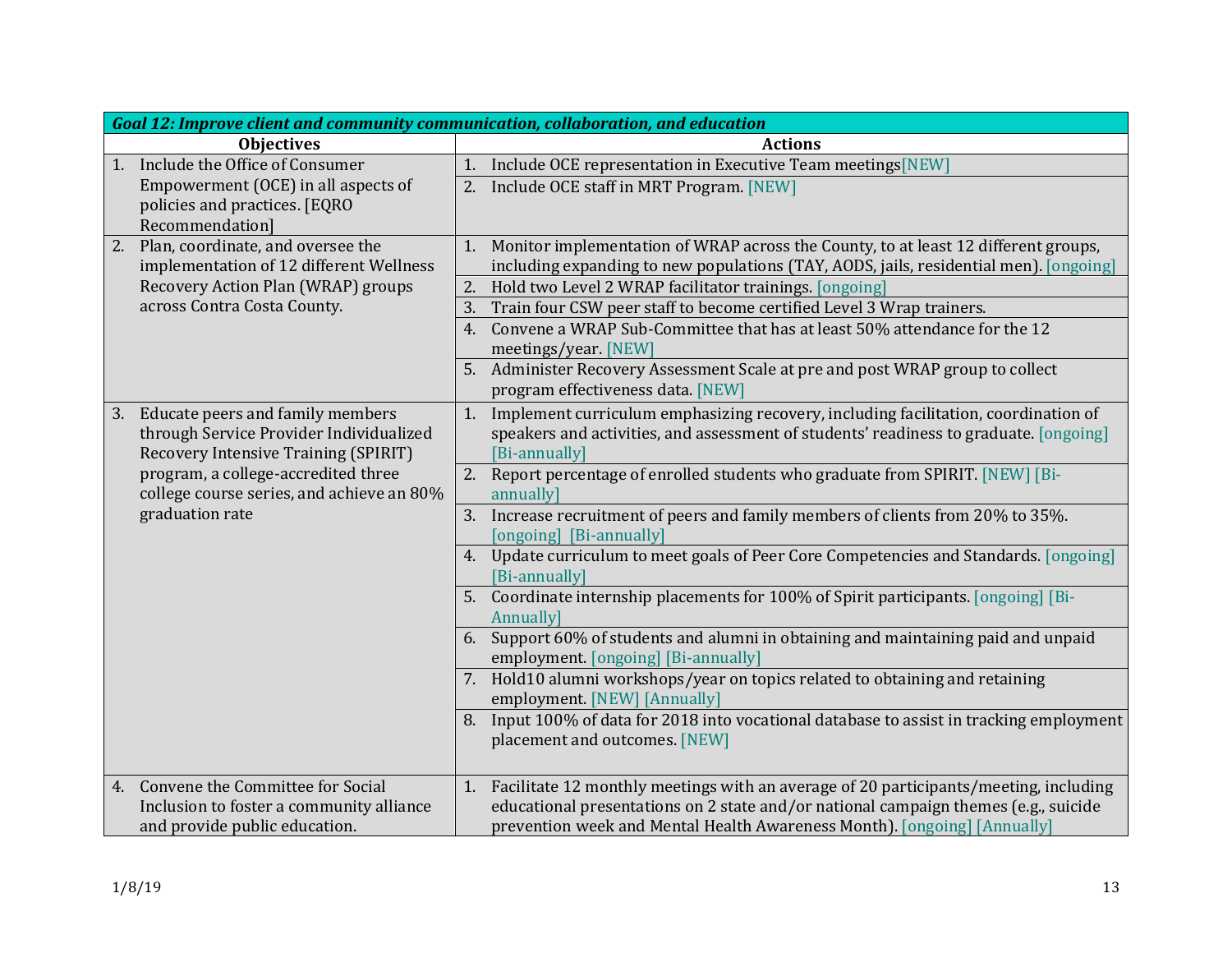| Goal 12: Improve client and community communication, collaboration, and education       |                                                                                                                                                                   |  |  |
|-----------------------------------------------------------------------------------------|-------------------------------------------------------------------------------------------------------------------------------------------------------------------|--|--|
| <b>Objectives</b>                                                                       | <b>Actions</b>                                                                                                                                                    |  |  |
|                                                                                         | 2. Conduct community outreach, including updating stigma brochures, hosting regional                                                                              |  |  |
|                                                                                         | meetings, and tabling at community events. [NEW] [Annually]                                                                                                       |  |  |
| 5. Implement the Wellness and Recovery                                                  | Facilitate 10 monthly sub-committee meetings. [ongoing] [Annually]<br>1.                                                                                          |  |  |
| Education for Acceptance, Choice and                                                    | 2. Educate on the "Tell Your Story" curriculum by holding 6 workshops. [ongoing]                                                                                  |  |  |
| Hope (WREACH) program.                                                                  | [Annually]                                                                                                                                                        |  |  |
|                                                                                         | 3. Participate in Crisis Intervention Trainings (CIT) 2 times per year. [ongoing] [Bi-<br>annually]                                                               |  |  |
|                                                                                         | 4. Revisit use of a survey to measure impact of the client panel at CIT. [NEW]                                                                                    |  |  |
| Expand the implementation of<br>6.                                                      | 1. Facilitate 10 monthly sub-committee meetings. [ongoing] [Annually]                                                                                             |  |  |
| PhotoVoice program to 8 community-<br>based organizations.                              | 2. Hold 10 PhotoVoice exhibitions in the community to reduce stigma. [ongoing]<br>[Annually]                                                                      |  |  |
|                                                                                         | Coordinate implementation of PhotoVoice across the County, including with new<br>3.<br>populations (e.g., Housing, FSP, Wellness and Recovery Centers). [ongoing] |  |  |
|                                                                                         | 4. Standardize facilitator training curriculum. [NEW]                                                                                                             |  |  |
|                                                                                         | Provide facilitator training to 4 community-based organization staff. [ongoing]<br>[Annually]                                                                     |  |  |
| 7. Assist clients/family members develop                                                | 1. Compile and develop resources and workshops to share transportation information                                                                                |  |  |
| increased skills and capacity for getting to<br>and from mental health services via the | with 200 stakeholders, comprised of staff and consumers clients and their families.<br>[ongoing] [Annually]                                                       |  |  |
| <b>Overcoming Transportation Barriers</b><br>project.                                   | 2. Review and revise as necessary transportation policy(ies) and standardize practices<br>across clinics. [ongoing]                                               |  |  |
|                                                                                         | 3. Liaise between Health Services County, service providers, and transit authorities, as                                                                          |  |  |
|                                                                                         | well as act as the County representative in community forums related to                                                                                           |  |  |
|                                                                                         | transportation. [ongoing]                                                                                                                                         |  |  |
|                                                                                         | 4. Attend at least one transportation meeting per month, and share information among<br>stakeholders. [NEW] [Monthly]                                             |  |  |
|                                                                                         | Facilitate 4 Transportation Sub-committee meetings per year. [ongoing] [Annually]<br>5.                                                                           |  |  |
|                                                                                         | Hold transportation trainings. [ongoing]<br>6.                                                                                                                    |  |  |
| Hold Educate Equip Support (EES)<br>8.                                                  | 1. Hold at least two groups with parents/ caregivers, including Spanish language groups.                                                                          |  |  |
| program.                                                                                | [ongoing] [Annually]                                                                                                                                              |  |  |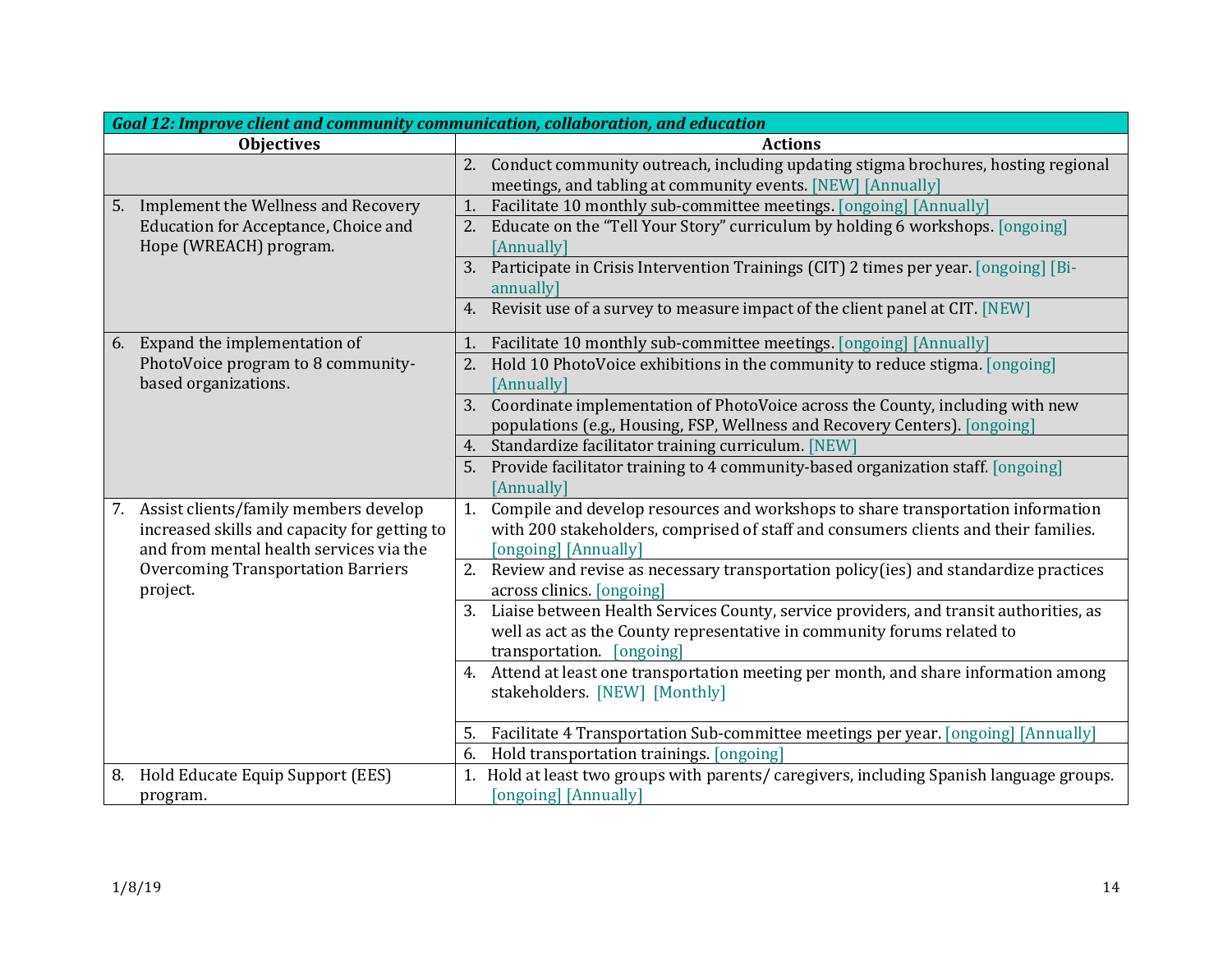| Goal 12: Improve client and community communication, collaboration, and education |                                                                        |  |
|-----------------------------------------------------------------------------------|------------------------------------------------------------------------|--|
| <b>Objectives</b>                                                                 | <b>Actions</b>                                                         |  |
| Provide Mental Health First Aid (MHFA)<br>9.<br>to the community.                 | Convene strategic planning committee to plan implementation. [ongoing] |  |
|                                                                                   | Provide community trainings. [NEW]                                     |  |

| Goal 13: Maintain effective and consistent utilization review practices |                                                                                             |
|-------------------------------------------------------------------------|---------------------------------------------------------------------------------------------|
| <b>Objectives</b>                                                       | <b>Actions</b>                                                                              |
| Improve communication with those who<br>$\left(1\right)$                | Hold regularly scheduled UR meetings on authorization, Level 1, and centralized             |
| interface with or are part of the UR Team.                              | reviews. [ongoing]                                                                          |
|                                                                         | Conduct documentation training monthly and by request at County operated clinics<br>2.      |
|                                                                         | and community-based organizations. [ongoing] [Monthly]                                      |
|                                                                         | Attend County and community-based organization meetings to announce and<br>3.               |
|                                                                         | communicate UR regulatory changes. [ongoing]                                                |
|                                                                         | Conduct monthly "UR Hurdles" teleconference to provide updates and respond to<br>4.         |
|                                                                         | questions from CBOs and County service providers. [NEW] [Monthly]                           |
|                                                                         | Send mass mailers and emails to all providers, and County owned and operated clinics<br>-5. |
|                                                                         | on UR changes. [ongoing]                                                                    |
|                                                                         | Decrease disallowances by 5%. [NEW] [Quarterly]<br>6.                                       |
|                                                                         | Decrease the percentage of focused reviews by 10%. [NEW] [Annually]                         |
|                                                                         | Decrease the percentage of centralized reviews by 10%. [NEW] [Annually]<br>8.               |
|                                                                         | Increase percentage of charts reviewed from 5% to 10%. [NEW] [Quarterly]<br>9               |
| 2.<br>Train 100% of staff on HIPAA and                                  | Track percentage of staff who complete HIPAA training. [ongoing] [Annually]                 |
| Behavioral Health.                                                      |                                                                                             |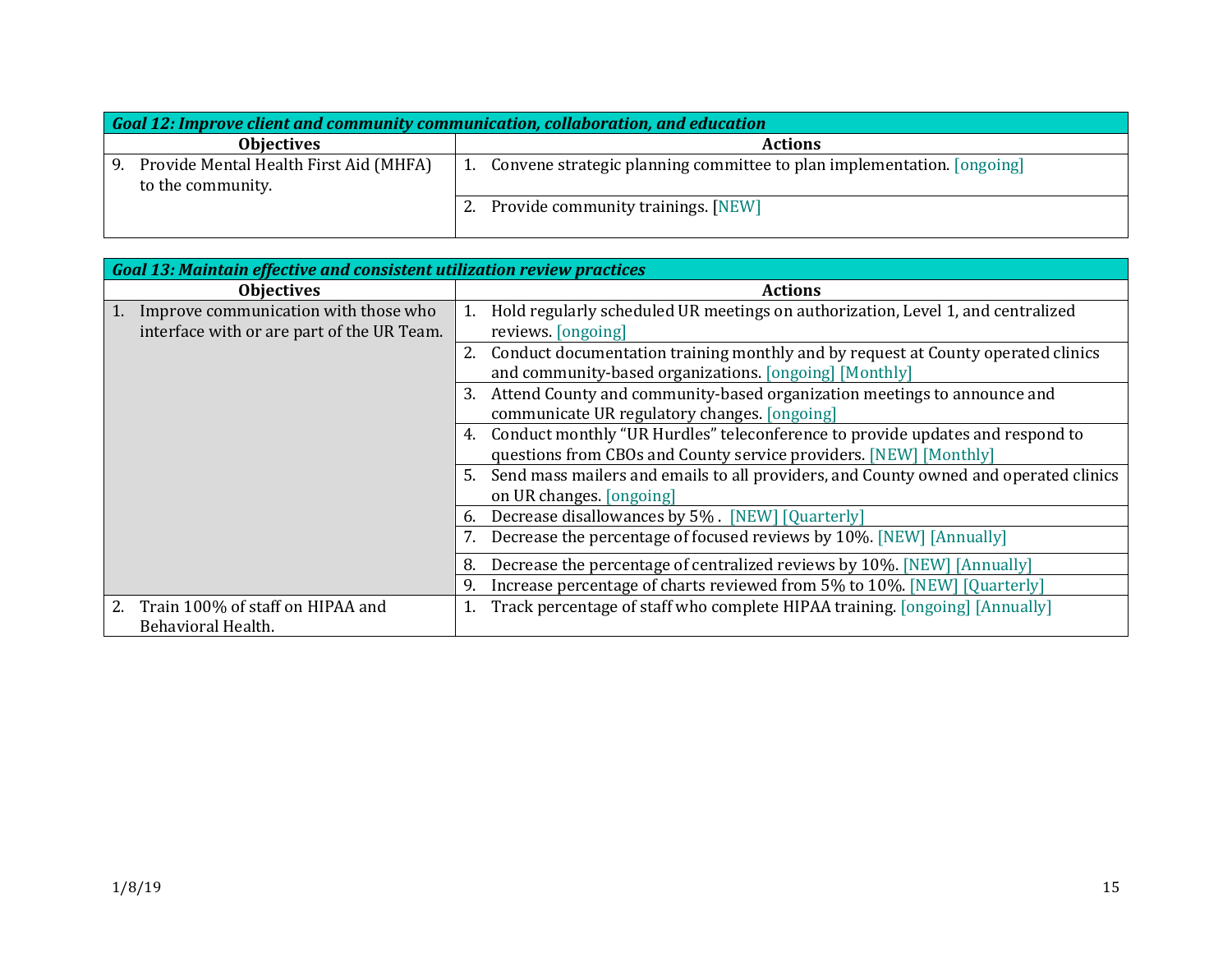## **Continuity and Coordination of Care**

*Behavioral Health DHCS Contractual Elements: Work to ensure continuity and coordination of care with physical health care providers. Coordinate with other human services agencies used by beneficiaries.*

|    | Goal 14: Promote prevention and early intervention                         |                |                                                                                                                                                 |
|----|----------------------------------------------------------------------------|----------------|-------------------------------------------------------------------------------------------------------------------------------------------------|
|    | <b>Objectives</b>                                                          | <b>Actions</b> |                                                                                                                                                 |
| 1. | Better integrate PEI programs with mental 1.<br>health treatment programs. |                | Three annual MHSA community forums will be held and focused on different<br>underserved populations. [NEW]<br>[Annually]                        |
| 2. | Strengthen and integrate suicide<br>prevention efforts.                    |                | Suicide Prevention (SP) Committee will update Strategic Plan and organize training<br>opportunities. [NEW] [Annually]                           |
|    |                                                                            |                | SP Pilot clinician will support three adult BH clinics countywide. [NEW]                                                                        |
|    |                                                                            | 3.             | The three behavioral health adult clinics and three youth clinics will receive Each Mind<br>Matters resources and toolkits for September. [NEW] |
|    |                                                                            | 4.             | Present correlational data to Suicide Prevention Committee on the relationship<br>between suicide and alcohol use. [NEW]                        |
| 3. | Begin implementing First Episode                                           |                | Move into new location. [NEW]                                                                                                                   |
|    | Psychosis (FEP) program at First Hope                                      | 2.             | Hire 10 new staff by December 31, 2018. [NEW]                                                                                                   |

| Goal 15: Integrate behavioral health services with other County systems |                                            |                                                                                     |  |
|-------------------------------------------------------------------------|--------------------------------------------|-------------------------------------------------------------------------------------|--|
|                                                                         | <b>Objectives</b>                          | <b>Actions</b>                                                                      |  |
| $\mathbf{1}$ .                                                          | Serve 10-20 adult mental health clients    | Screen, enroll, and provide individual, group, and community linkages services to   |  |
|                                                                         | with chronic health conditions per region  | participants on an ongoing basis. [ongoing]                                         |  |
|                                                                         | through the Coaching to Wellness           | 2. Hire project staff. [ongoing]                                                    |  |
|                                                                         | program                                    | Begin billing for Medi-Cal services. [NEW]<br>3.                                    |  |
| 2.                                                                      | Provide with high fidelity Functional      | Collect data on treatment adherence. [ongoing]                                      |  |
|                                                                         | Family Therapy as part of the Mentally Ill | Administer the Youth Outcomes Questionnaire Therapeutic Alliance (YOQ TA) and<br>2. |  |
|                                                                         | Offender Crime Reduction Grant under       | YOQ-Self-Report (SR) TA to measure therapeutic alliance and youth symptoms and      |  |
|                                                                         | the Contra Costa County Probation          | social behavior difficulties. [ongoing]                                             |  |
|                                                                         | Department and achieve 19% youth           | Determine percentage change for youth on the Outcome Questionnaire (OQ) from<br>3.  |  |
|                                                                         | improvement on the OQ and 28% parent       | baseline. [ongoing]                                                                 |  |
|                                                                         | improvement on the OQ.                     | Determine the percentage change for parents on the Outcome Questionnaire (OQ)<br>4. |  |